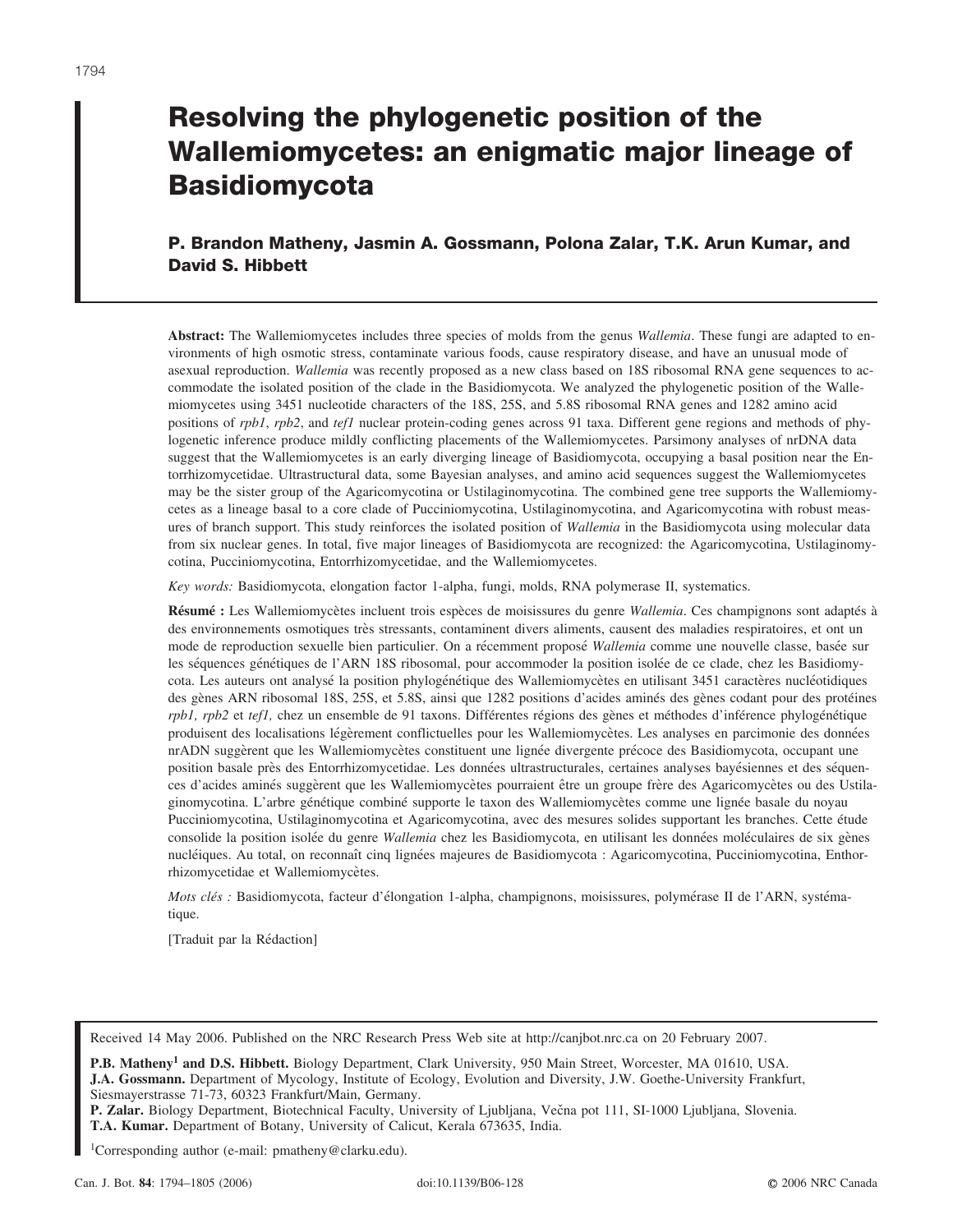# **Introduction**

The Basidiomycota is generally regarded as having three major clades (Swann and Taylor 1995; Lutzoni et al. 2004; Taylor et al. 2004; Matheny et al. 2007): the Agaricomycotina (= Hymenomycetes), the Ustilaginomycotina (= Ustilaginomycetes), and the Pucciniomycotina (= Urediniomycetes). A fourth major lineage, however, may have been identified, composed of three species of xerophilic molds from the genus *Wallemia* (Zalar et al. 2005). These microorganisms grow slowly in culture, have been detected worldwide in hypersaline saltern water (Zalar et al. 2005), and are typically involved in contamination of low-moisture foods. *Wallemia sebi*, for example, has been isolated from cake, jam, rice, flour, and dried fish (Wood et al. 1990). This species is also important medically because it has been identified as an allergen, an agent of respiratory disease, and a producer of toxic metabolites (Sakamoto et al.1989; Wood et al. 1990; Lappalainen et al. 1998; Moss 1998; Frank et al. 1999; Reboux et al. 2001; Roussel et al. 2005). For these reasons, rapid detection of *W. sebi* from environmental samples has become a priority (Zeng et al. 2004).

Septal pore ultrastructure data support the placement of the Wallemiaceae R. T. Moore among the basidiomycetes (Moore 1986, 1996), although sexual states (i.e., production of basidia) have not been observed. *Wallemia* possesses a dolipore type of septum, first reported by Terracina (1974), which is indicative of many members of the Basidiomycota and has been reported in a few Ascomycota (Kreger-van Rig and Veenhuis 1971). However, interpretations of *Wallemia* septal pore morphology have differed (Terracina 1974; Moore 1986), which obscures the evolutionary affinities *Wallemia* might share with other lineages of fungi. Terracina (1974) observed the lack of a parenthosome or pore cap, a curved double membrane about both sides of the septal pore swelling, the morphology of which has been used to segregate groups of Basidiomycota (Wells 1994; Moore 1996; Bauer et al. 1997; Fell et al. 2001; Weiss et al. 2004). Moore (1986), however, reported a parenthosome in *W. sebi* and described it as single layered and vesiculate. Debate has also ensued over the karyology of conidiogenesis, a process by which asexual spores are produced. Studies on conidium ontogeny (Hashmi and Morgan-Jones 1973; Madelin and Dorabjee 1974) suggest that *Wallemia* is a mitosporic group of molds, but Moore (1986) has speculated that the mode of reproduction in *W. sebi* could entail meiosis.

Phylogenetic analysis of the 18S rRNA gene supported an isolated position of the Wallemiaceae within the Basidiomycota (Zalar et al. 2005). As a result, a clade of three *Wallemia* species was proposed as a new class and new order, the Wallemiomycetes and Wallemiales, respectively. The taxon sampling strategy of this study, however, was limited to 14 exemplars of the Ustilaginomycotina and 22 exemplars of the Agaricomycotina (Zalar et al. 2005). Here, we investigated the phylogenetic position of the Wallemiomycetes by sampling six nuclear genes for a 91-taxon data set and assembling a nuclear ribosomal RNA data set for 182 taxa to test the hypothesis that the class is the clade sister to an inclusive grouping of the Ustilaginomycotina and Agaricomycotina as was found in Zalar et al. (2005). To evaluate this

**Fig. 1.** Intron distribution in *rpb1* between domains A and C and *rpb2* domains 5 and 7 for major groups of Basidiomycota. Intron positions are numbered and marked by arrows according to Matheny et al. (2002) and Matheny et al. (2007). Dark gray filled bars represent *rpb1*. Light gray bars represent *rpb2*. The *tef1* intron in *Wallemia* occurs seven amino acid positions downstream of "intron 1" in Matheny et al. (2007). Bars are not drawn to scale.

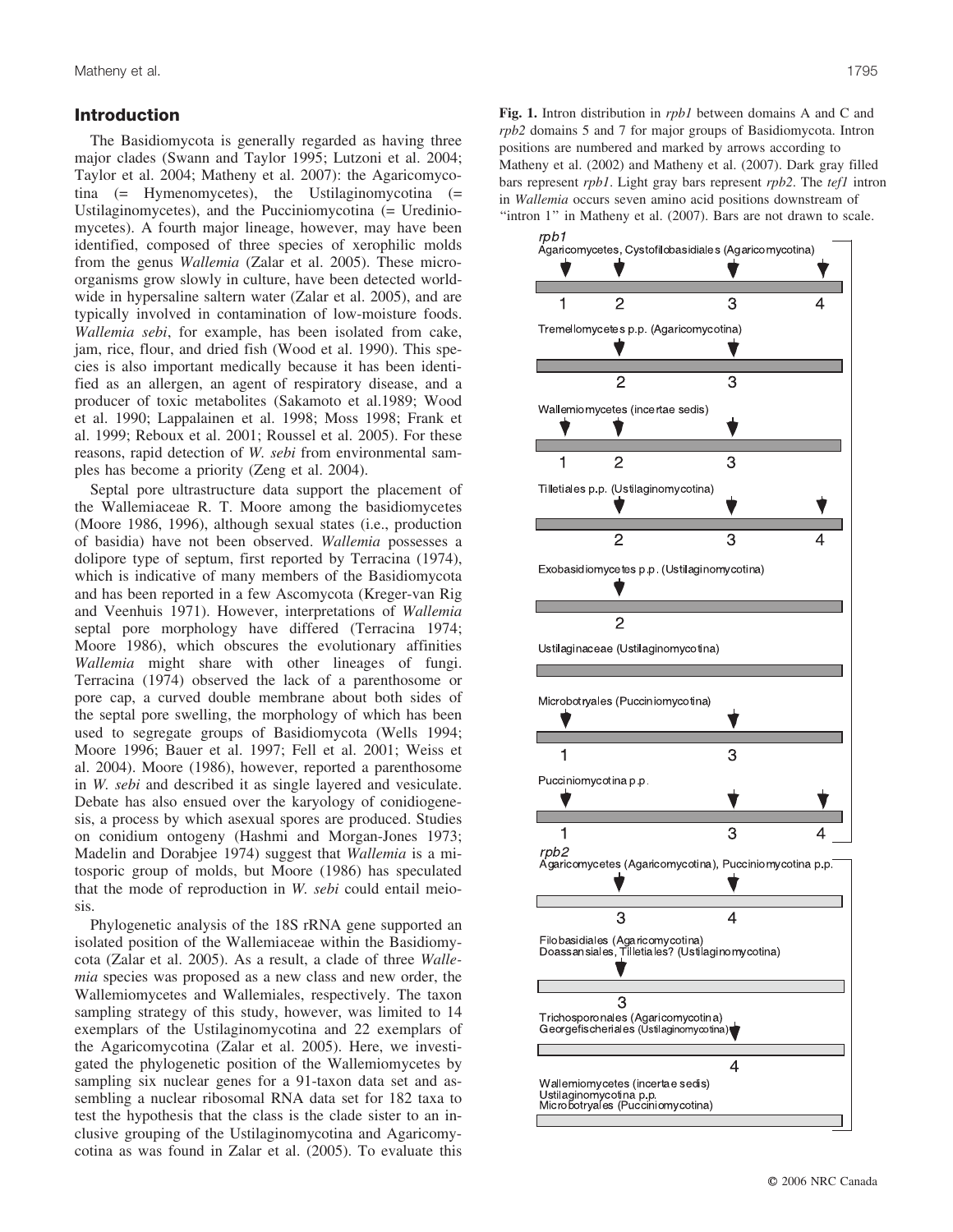**Fig. 2.** The phylogeny of the Wallemiomycetes assessed by separate rDNA and protein-coding gene summary cladograms. The Entorrhizomycetidae is excluded. Cladograms were produced from equally weighted MP bootstrap analyses. The number of taxa, number of included characters, and parsimony bootstrap values are indicated for each data set. Black filled circles indicate BP support equal to or greater than 70%; gray filled circles indicate BP support between 69% and 50%. (A) Nuclear rDNA cladogram. The Wallemiomycetes is positioned outside the ''core'' Basidiomycota, which contains the subphyla Pucciniomycotina, Ustilaginomycotina, and the Agaricomycotina . (B) Combined protein cladogram of 1289 amino acid characters. Note the conflicting position of the Wallemiomycetes within the ''core'' Basidiomycota. (C) The *rpb2* summary bootstrap cladogram. The Wallemiomycetes receives moderate support near the Tremellomycetes and Agaricomycetes. (D) The *rpb1* summary bootstrap cladogram. (E) The *tef1* summary bootstrap cladogram. The names Agaricomycetes, Dacrymycetes, and Tremellomycetes are provisional.

hypothesis, we used a more inclusive taxon sampling approach to include representatives of the Pucciniomycotina, rusts and allies, and the Entorrhizomycetidae, a small group of fungi that produce sori (clusters of spores) as galls in root nodules of Juncaceae and Cyperaceae (Vánky 2002). The Entorrhizomycetidae has previously been placed among the Ustilaginomycotina (Bauer et al. 2001).

# **Materials and methods**

#### **Taxon sampling**

All taxa and sequences used in this study are provided in the supplementary data (Table S1).2 *Wallemia* strains are maintained in the Culture Collection of Extremophilic Fungi (EXF), Biotechnical Faculty, Department of Biology, SI-1000 Ljubljana, Slovenia. Most sequences of the Ustilaginomycotina and some Pucciniomycotina have been produced for a separate study that is currently in preparation (J.A. Gossmann, P.B. Matheny, and O.S. Hibbett, unpublished data). Ninety-one taxa were assembled for a six gene region analysis. Three species of *Wallemia*, *W. sebi*, *W. muriae*, and *W. ichthyophaga* (type), represent all known taxa of the Wallemiomycetes (Zalar et al. 2005) and are included here. The data set also includes 39 Agaricomycotina, 25 Ustilaginomycotina, 17 Pucciniomycotina, 5 Ascomycota, and 2 outgroups of the Glomeromycota. This subphylum classification follows that proposed in Aime et al. (2006), Bauer et al. (2006), and the Assembling the Fungal Tree of Life classification project site at http://www.clarku.edu/faculty/ dhibbett/AFTOL/AFTOL.htm. Extensive taxon sampling of 176 Basidiomycota using nuclear ribosomal DNA of the 18S, 25S, and 5.8S ribosomal RNA genes (nrDNA) was also carried out to further evaluate the position of the Wallemiomycetes. This expanded nrDNA data set is represented by 56 Pucciniomycotina, 55 Agaricomycotina, 62 Ustilaginomycotina, and the 3 Wallemiomycetes.

## **Gene sampling**

Three nuclear protein-coding genes are sampled here. The *rpb1* gene encodes the largest subunit of RNA polymerase II (Stiller and Hall 1997, 1998). The highly variable region between conserved domains A and C of *rpb1* (Matheny et al. 2002) was sequenced for this study. The *rpb2* gene encodes the second largest subunit of RNA polymerase II (Liu et al. 1999). Sequences between conserved domains 5 and 11 were analyzed, which include the highly variable region between domains 6 and 7. For the Wallemiomycetes, we were only able to obtain sequences between domains 5 and 7 (approx. 1100 bp). The *tef1* gene encodes the transcription elongation factor 1-alpha, which is necessary for ribosomal protein synthesis (Wendland and Kothe 1997). This gene is composed of a single domain. In total, the combined analysis includes 62 sequences of *rpb1*, 83 sequences of *rpb2*, and 78 sequences of *tef1*. All taxa are represented by at least one protein-coding gene, except for *Entorrhiza*. Eight taxa include nrDNA and *rpb2* sequences only, and three are represented by only nrDNA and *tef1* sequences (Table S1<sup>2</sup>). The *Wallemia* species are represented by all three proteincoding genes.

Only nuclear rDNA data could be generated for *Entorrhiza* aff. *fineranae*, a member of the monogeneric subclass Entorrhizomycetidae (Fineran 1971; Bauer et al. 1997, 2001), which has been classified in the Ustilaginomycotina. Combined analyses were done with and without *Entorrhiza* to determine sensitivity of topologies to missing data.

#### **DNA extraction, PCR, and sequencing**

Protocols for DNA extraction, PCR, PCR purification, cloning, and sequencing are outlined in Matheny et al. (2007). PCR primers gAf and fCr (Matheny et al. 2002) were used to target a region of *rpb1* between 800 and 1400 bp in size, depending on the presence, absence, and size of spliceosomal introns. Primers for *rpb2* and *tef1* are provided in Matheny et al. (2007). The first 1400 bp of the 25S rRNA gene, approximately 1790 bp of the 18S rRNA gene, and 158 bp of the 5.8S rRNA gene were also sequenced. PCR and sequencing primers used to obtain these regions are listed in Matheny et al. (2007).

#### **Phylogenetic analyses**

Sequences of each gene were aligned separately in Mac-Clade 4.0 (Maddison and Maddison 2000). Alignments are available online at the AFTOL database and at TreeBASE (S1602). Group I introns and ambiguously aligned regions were excluded before analysis. Separate gene regions were analyzed under the Maximum Parsimony (MP) criterion in PAUP\* (Swofford 2003) with 200 bootstrap replicates to inspect data for strongly supported conflict (>70% bootstrap proportions (BP)) before assembling sequences into supermatrices. MP bootstrapping of combined data sets entailed 1000 replicates with gaps treated as ''missing''. Starting trees for bootstrapping were obtained via stepwise addition using 20 random addition sequences holding a single tree at each step during stepwise addition. The subtree-pruning-regrafting

<sup>2</sup> Supplementary data for this article are available on the journal Web site (http://canjbot.nrc.ca) or may be purchased from the Depository of Unpublished Data, Document Delivery, CISTI, National Research Council Canada, Building M-55, 1200 Montreal Road, Ottawa, ON K1A 0R6, Canada. DUD 5093. For more information on obtaining material refer to http://cisti-icist.nrc-cnrc.gc.ca/irm/unpub\_e.shtml.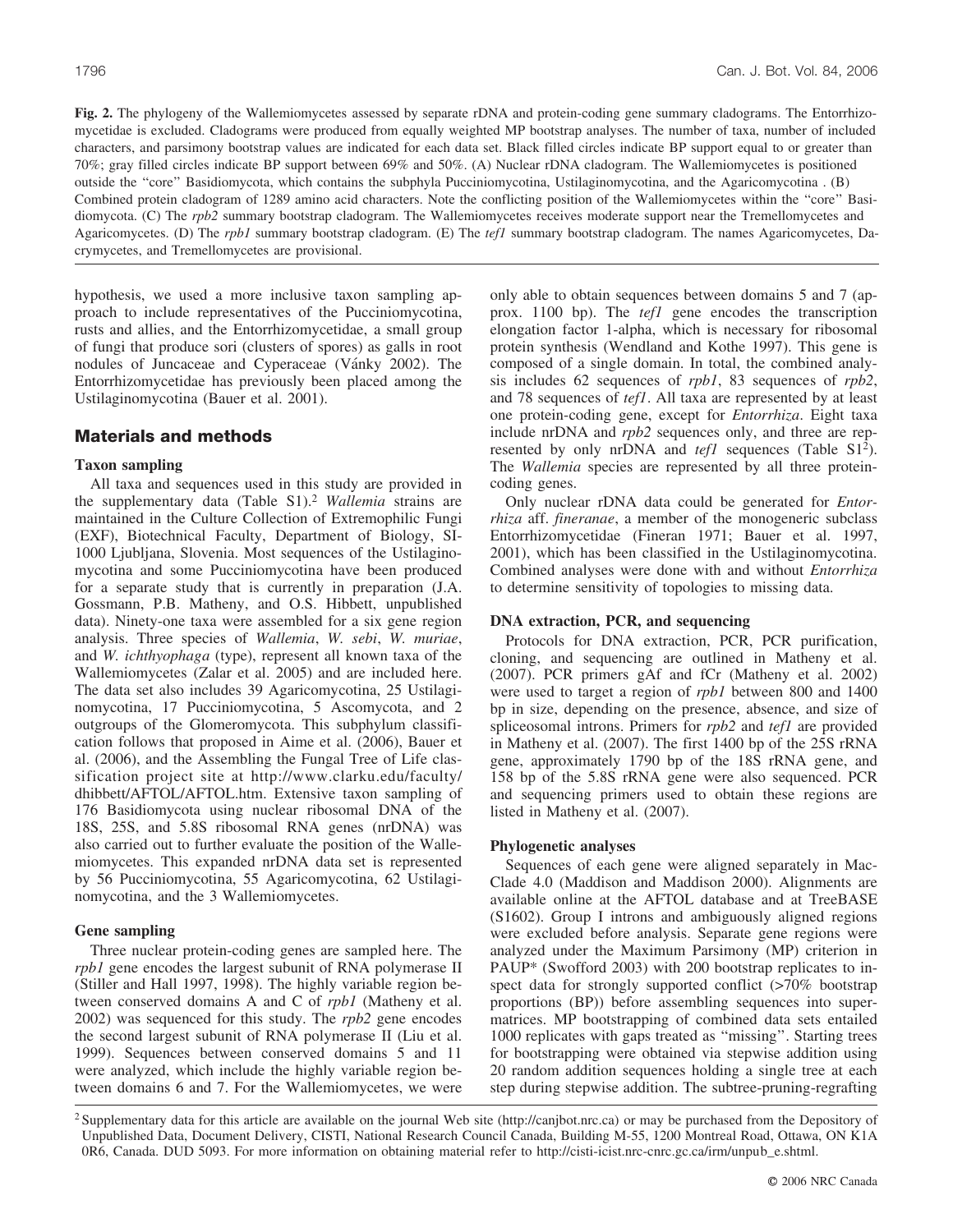

(SPR) branch-swapping algorithm was used with the steepest descent and ''MulTrees'' options not in effect.

A General-Time-Reversible model was used for Bayesian nucleotide analyses across each nrDNA gene region in combination with rate heterogeneity parameters allowing a proportion of invariable sites with remaining sites modeled according to gamma-distributed rates in the parallel version of MrBayes 3.1.2 (Ronquist and Huelsenbeck 2003; Altekar et al. 2004). Independent runs were conducted in MrBayes for two million to five million generations, sampling trees every 200 to 500 generations, respectively. Amino acid partitions were modeled under a single model of amino acid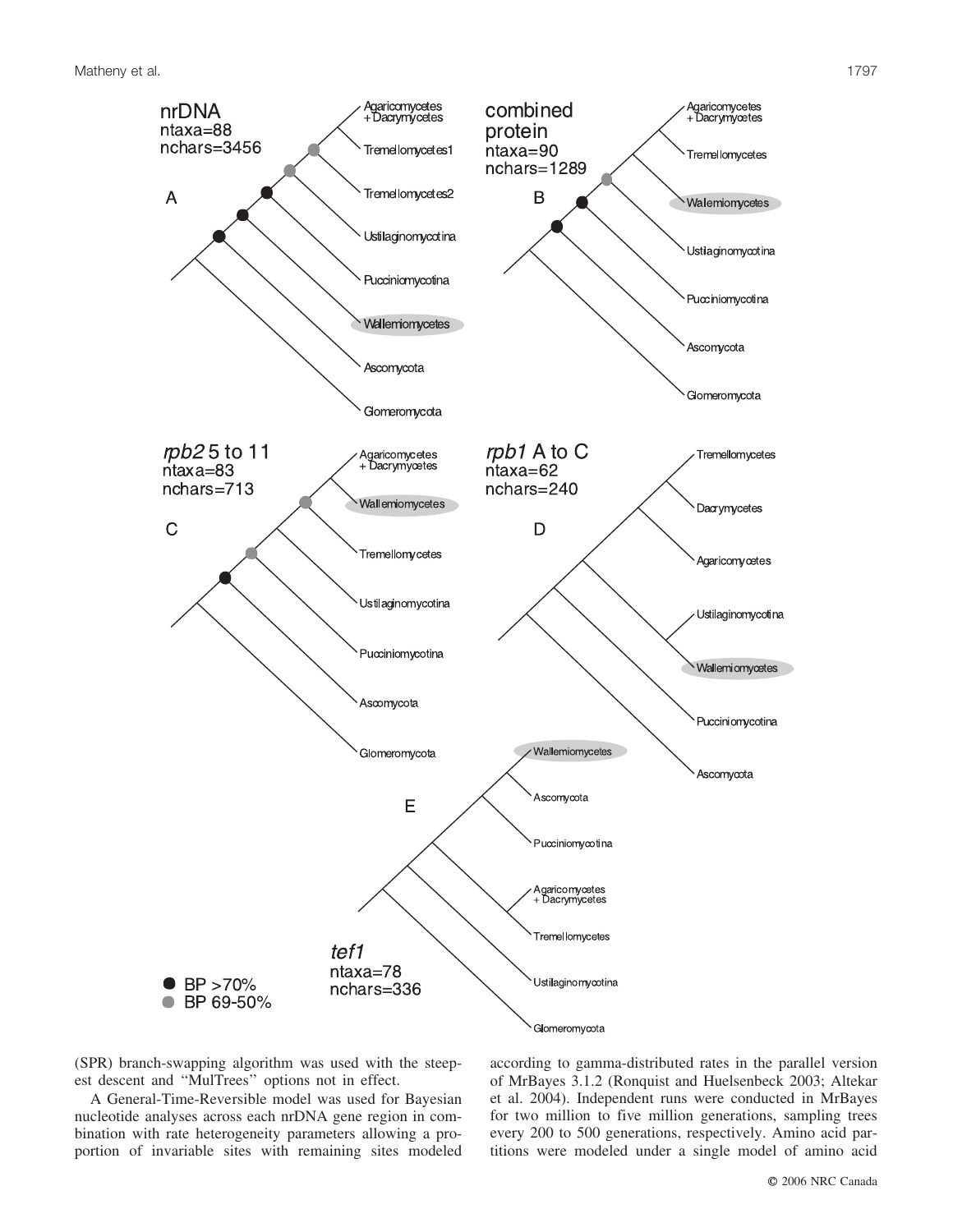**Fig. 3.** The 50% majority-rule MP bootstrap consensus tree (shown as a phylogram) plus other clades consistent with this tree produced from combined amino acid sequences of *rpb1*, *rpb2*, and *tef1* (1289 included characters). The Wallemiomycetes is the sister group to the Agaricomycotina with a significant posterior probability (PP) but with weak bootstrap support. Note that the Wallemiomycetes is not positioned outside the clade of the three subphyla of Basidiomycota as in Fig. 2A.

evolution estimated by MrBayes. The model also allowed for optimization of both rate heterogeneity parameters. After an assessment of intergene conflict, nucleotide nrDNA regions and amino acid sequences of *rpb1*, *rpb2*, and *tef1* were combined for single phylogenetic analyses. For this treatment, data were partitioned according to nrDNA nucleotides and amino acids and run for two million generations sampling trees every 200 generations. These settings, in combination with partitioned heterogeneity parameters, allowed a GTR model to be applied to the nrDNA nucleotides partition, and an amino acid model to be estimated for the protein-coding partition. The first 10%–20% of sampled trees were discarded after inspection of stationary curves where likelihood scores were plotted against the number of generations in a spreadsheet program.

# **Results**

## **Distribution of spliceosomal introns in the Wallemiomycetes**

Spliceosomal intron placement tends to be conserved and can be of phylogenetic utility in the Basidiomycota for some clades (Matheny et al. 2007). Four *rpb1* introns tend to be conserved by position between domains A and C in many Agaricomycotina (Fig. 1). *Wallemia ichthyophaga*, *W. sebi*, and *W. muriae* share three of these four intron positions. Only the Wallemiomycetes, Agaricomycotina, and Ustilaginomycotina share *rpb1*-intron 2. The Wallemiomycetes, most Agaricomycotina, and Pucciniomycotina possess *rpb1* intron 1.

Sequences between domains 5 and 7 indicate *rpb2*-introns 3 and 4 are absent in the Wallemiomycetes (Fig. 1). Absence of both of these introns is similar to most Ustilaginomycotina and a few Pucciniomycotina (Microbotryales), whereas most Agaricomycetes possess both introns. The intron pattern among several Tremellomycetes and Ustilaginomycotina is variable or incompletely known, with either intron 3 or 4 absent.

Gene structure in *tef1* is also unique in *Wallemia*. All three species share the same *tef1* intron position between amino acid motifs IKNMITGTSQ and ADCGIL, seven positions downstream of ''intron 1'' in Matheny et al. (2007). No other introns are present in the region sequenced. General absence of introns is a feature shared with *tef1* sequences of Ustilaginomycotina, some Tremellomycetes, and Dacrymycetales. The possession of *tef1* ''intron 5'' appears to characterize the Agaricomycetes (Matheny et al. 2007). This intron does not occur in the Wallemiomycetes, nor is it present in the Dacrymycetales and exemplars of the Tremellomycetes such as *Cryptococcus gastricus* and *Cystofilobasidium capitatum*. Overall, there is no distinctive similarity among intron positions in *Wallemia* and any particular major lineages of Basidiomycota.

Nucleotide polymorphisms in the same individual are low (zero to three polymorphic sites) in sequences of *rpb1* and *rpb2*. Polymorphic sites are inferred by observation of mixed peaks in sequence chromatograms or mismatched base pairs in consensus sequences of multiple clones. However, *W. sebi* (strain EXF483) displays 17 silent polymorphic sites (1.7% of total sequence length) in exon regions of *tef1*. The *tef1* intron is also polymorphic in length in *W. sebi* and *W. muriae* (strain EXF 1054), which are sister taxa. *Wallemia sebi* is also polymorphic at the ITS locus. Zalar et al. (2005) identified two strongly supported, but phenotypically indistinguishable, ITS clades of *W. sebi*.

#### **Separate nrDNA and amino acid phylogenetic analyses**

Figure 2 depicts five summary cladograms of relationships among the major lineages of Basidiomycota. A combined 88-taxon nrDNA tree, with *Entorrhiza*, *Cantharellus*, and *Tulasnella* excluded (Fig. 2A), shows a strong bootstrap proportion (88% BP) that anchors the Wallemiomycetes as the group sister to the remaining Basidiomycota, which is monophyletic with 76% BP. This stands in contrast, however, to a Bayesian analysis of these data that put the Wallemiomycetes sister to the Ustilaginomycotina with a significant posterior probability (0.99 PP). When *Entorrhiza* is included, the Bayesian topology shifts to that shown in Fig. 2A with 0.97 PP. *Entorrhiza* subtends the Wallemiomycetes branch with a 1.0 PP. The combined protein-coding tree (Figs. 2B, 3) places the Wallemiomycetes with 50% bootstrap support and 0.99 PP within a clade containing the Agaricomycotina (Agaricomycetes, Dacrymycetes, and Tremellomycetes) and Ustilaginomycotina. Its position as the sister group to the Agaricomycotina is poorly supported. The taxa included in this tree are shown in Fig. 3.

Of the separate protein-coding genes, only *rpb2* produces moderate support for the placement of the Wallemiomycetes (Fig. 2C). Sequences of *rpb2* suggest the monophyly of Wallemiomycetes with the Agaricomycotina with 52% BP. Data from *rpb1* weakly support a relationship between the Wallemiomycetes and the Ustilaginomycotina (Fig. 2D), similar to Bayesian analysis of the nrDNA data. The bootstrap tree of *tef1* sequences (Fig. 2E) is unable to resolve the monophyly of the Basidiomycota and weakly suggests a relationship between the Wallemiomycetes and the Ascomycota. This result appears to be sensitive to taxon sampling and (or) method of phylogenetic inference. Neither is it consistent with Bayesian analyses of *tef1* amino acid and exon sequences (Matheny et al. 2007), nor with MP bootstrap analyses of 183 *tef1* sequences, which place the Wallemiomycetes as the sister group of the Agaricomycotina with weak BP support (results not shown). Nevertheless, there is no strongly supported conflict among the protein-coding genes, and between the combined amino acid tree and nrDNA nucleotide tree.

#### **Combined nrDNA and amino acid phylogenetic analyses**

18S, 25S, and 5.8S ribosomal DNA sequences were combined with *rpb1*, *rpb2*, and *tef1* protein-coding regions to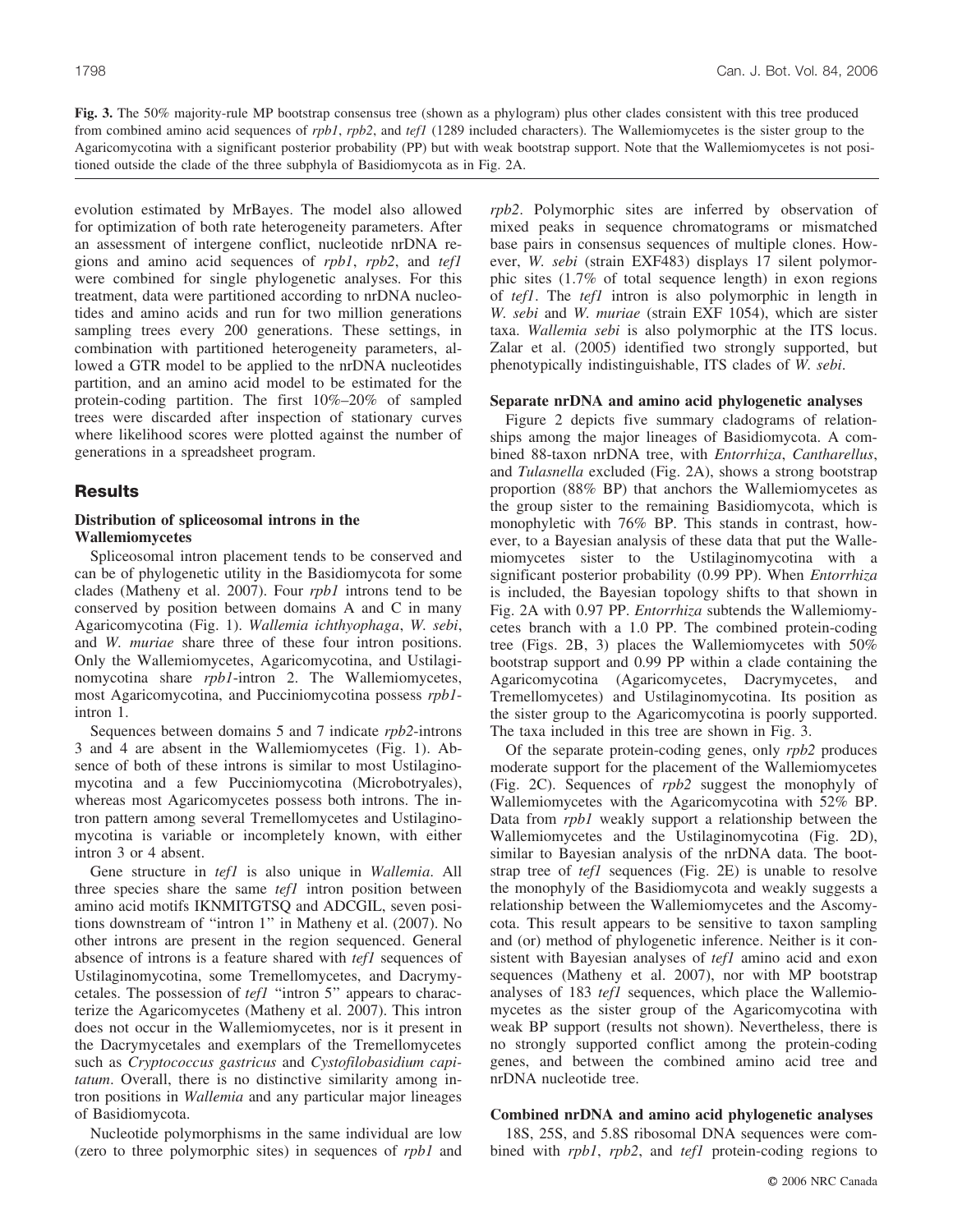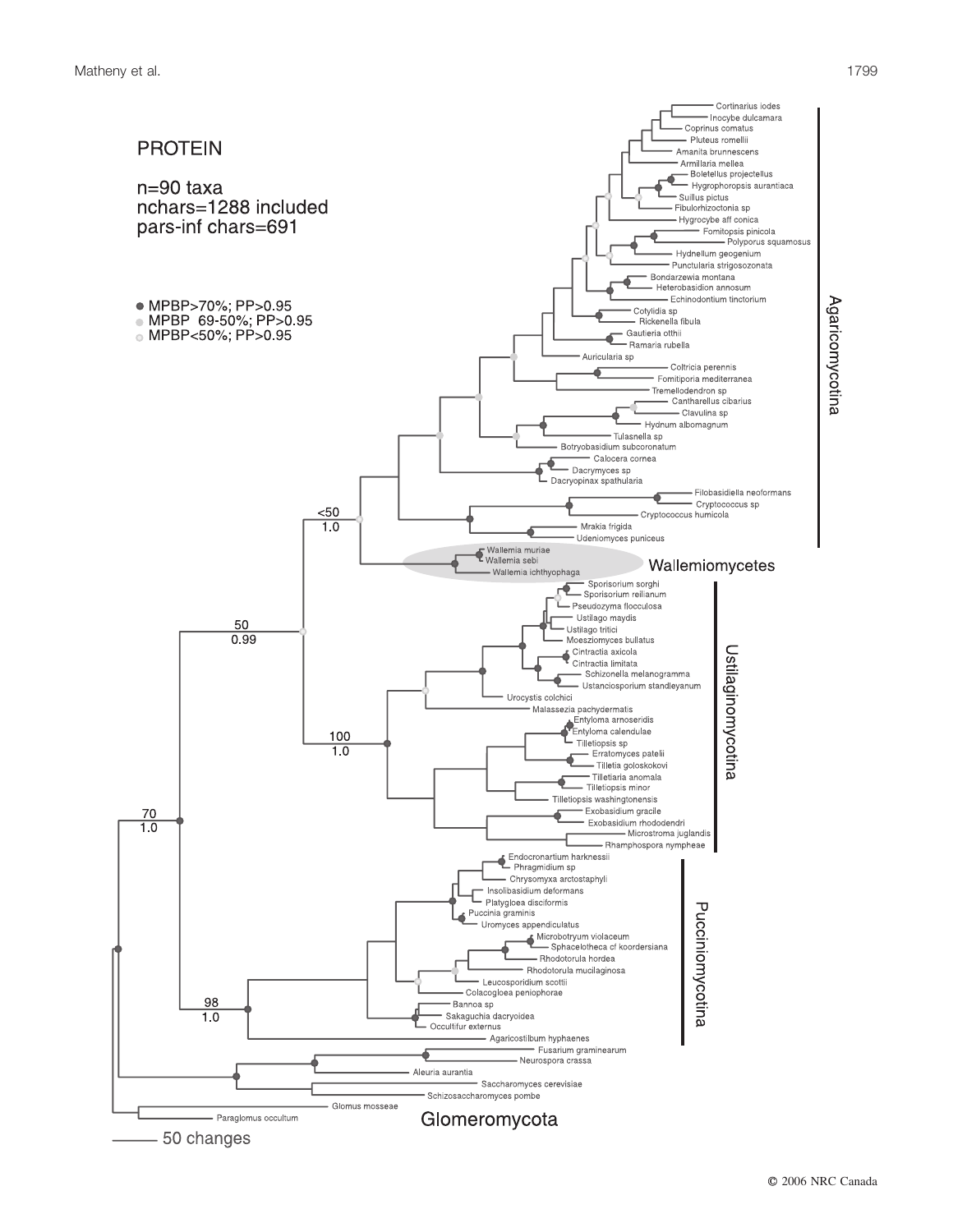**Fig. 4.** The 50% majority-rule MP bootstrap consensus tree (shown as a phylogram) plus other clades consistent with this tree produced from combined amino acid sequences of *rpb1*, *rpb2*, and *tef1* and nucleotides of 18S, 25S, and 5.8S rRNA (4745 included characters). The Wallemiomycetes is positioned strongly outside the "core" clade of the three subphyla of Basidiomycota with high bootstrap support and a significant posterior probability. This topology is recovered whether nrDNA sequences of *Entorrhiza* are included or not. Bootstrap values for major clades only are provided above branches for analysis excluding *Entorrhiza* and below branches in a gray box for the analysis including *Entorrhiza*. The position of *Entorrhiza* (Entorrhizomycetidae) is superimposed as a dashed branch not drawn to scale. This tree conflicts with the amino acid tree illustrated in Fig. 3 with a moderate level of support.

produce a supermatrix for parsimony and Bayesian analyses. Ribosomal DNA sequences of *Cantharellus* and *Tulasnella* were excluded because of unusual patterns of sequence substitution found in the nuclear rDNA gene regions of these taxa and their tendency to cluster together in strong conflict with respect to protein-coding and mitochondrial rDNA phylogenies (Moncalvo et al. 2007; Matheny et al. 2007). In sum, this data set contains 4745 included sites, 2813 of which are parsimony-informative.

The MP bootstrap tree (as a phylogram) of the six gene region data set is shown in Fig. 4. Despite moderate conflict between nrDNA nucleotide data and combined amino-acid sequences (Figs. 2A and 2B), this ''total evidence'' tree mirrors the nrDNA phylogeny (Fig. 2A) with respect to the early position of the Wallemiomycetes with strong measures of branch support. The position of the three *Wallemia* species is consistently resolved outside the ''core'' Basidiomycota ((Agaricomycotina, Ustilaginomycotina), Pucciniomycotina) whether *Entorrhiza* is included in the analysis or excluded. When included, *Entorrhiza* and *Wallemia* cluster together to represent the first branch of Basidiomycota with low bootstrap support (51%). Exclusion of *tef1* sequences produces the same topology with neglible differences in BP support values.

## **Phylogenetic analyses of extended nrDNA taxon sampling**

182 taxa, including four outgroups from the Ascomycota and two outgroups from the Glomeromycota, were assembled into a single data set composed of 18S, 25S, and 5.8S nrDNA partitions. A total of 6005 characters was included. After exclusion of group I introns and ambiguously aligned regions, 3451 characters were analyzed to determine if the phylogenetic position of the Wallemiomycetes was consistently resolved as in Fig. 2A. Sequences of *Entorrhiza* species were included in this analysis.

A Bayesian topology of the 50% majority-rule consensus tree is shown in Fig. 5. Five major clades of Basidiomycota are inferred. The earliest branch of the Basidiomycota is the Entorrhizomycetidae. Its position outside the ''core'' Basidiomycota is significantly supported (1.0 PP). To maintain the monophyly of the Ustilaginomycotina, the Entorrhizomycetidae must be excluded. The MP bootstrap tree produces strong support (95%) for the monophyly of the Agaricomycotina, Ustilaginomycotina, and Pucciniomycotina to the exlusion of the Wallemiomycetes and Entorrhizomycetidae (not shown). In contrast, the Bayesian analysis of the same data nests the Wallemiomycetes within the ''core'' Basidiomycota, where it shares a weakly supported branch (0.73 PP) sister to the Ustilaginomycotina. This topology is similar to Bayesian analysis of the nrDNA 88-taxon data set and the parsimony bootstrap tree of *rpb1* sequences

(Fig. 2D), both of which exclude *Entorrhiza*. The Entorrhizomycetidae is continuously supported as the earliest branch of Basidiomycota.

## **Discussion**

#### *Wallemia* **is a Basidiomycete lineage**

Recent synoptic overviews of the Basidiomycota make no remarks about the systematic placement of *Wallemia* (McLaughlin et al. 2001; Weiss et al. 2004; Bauer et al. 2006), a medically important arthrospore-producing mold with no known sexual state and unusual xerophilic physiology. Indeed, current classifications, for example, the online systems Index Fungorum, at http://www.indexfungorum.org, and the National Center for Biotechnology Information (NCBI), at http://www.ncbi.nlm.nih.gov/, currently classify *Wallemia* as an anamorphic ascomycete genus.

Moore (1996) first suggested *Wallemia* was related to the Filobasidiales (e.g., *Filobasidiella neoformans* and allies) in the Basidiomycota by virtue of similar septal pore characters. The septal pore swelling is termed a ''dolipore'', and its possession appears unique to many Basidiomycota (Kirk et al. 2001). Independent studies have confirmed that the septal pore apparatus in *Wallemia* is characterized by a dolipore (Terracina 1974; Moore 1986). These ultrastructural data, independent of gene sequences, support *Wallemia* as a basidiomycete, as was later confirmed by Zalar et al. (2005) using 18S rDNA sequences. Additional genes (*rpb1*, *rpb2*, 18S, 25S, and 5.8S) unequivocally support *Wallemia* in the Basidiomycota. A sixth gene, *tef1*, does so upon an increase in taxon sampling.

#### **Is** *Wallemia* **an early-diverging lineage of Basidiomycota?**

Analyses of combined data of the 91 taxon supermatrix (with or without *Entorrhiza*) strongly support *Wallemia* as an early-diverging branch of the Basidiomycota, independent of the ''core'' Basidiomycota, which includes the rusts and allies (Pucciniomycotina), true smuts and allies (Ustilaginomycotina), and the mushroom-forming fungi and allies (Agaricomycotina). This result, however, conflicts moderately with amino acid sequences of the protein-coding phylogeny (Figs. 2B, 3) and Bayesian analyses of the nrDNA data alone (Fig. 5).

To complicate matters, Terracina (1974) observed no parenthosome in *W. sebi*, but did observe a ''distinctly banded substructure of the electron-dense regions about the pores'', a trait unique to *W. sebi*. In contrast, Moore (1986) observed a vesiculate parenthosome about the dolipore of *W. sebi* and found it to be composed of a single membrane. If the nrDNA parsimony topology of the 88 taxon data set is correct (Fig. 2A), then this would suggest that there have been independent gains or multiple losses of the dolipore in line-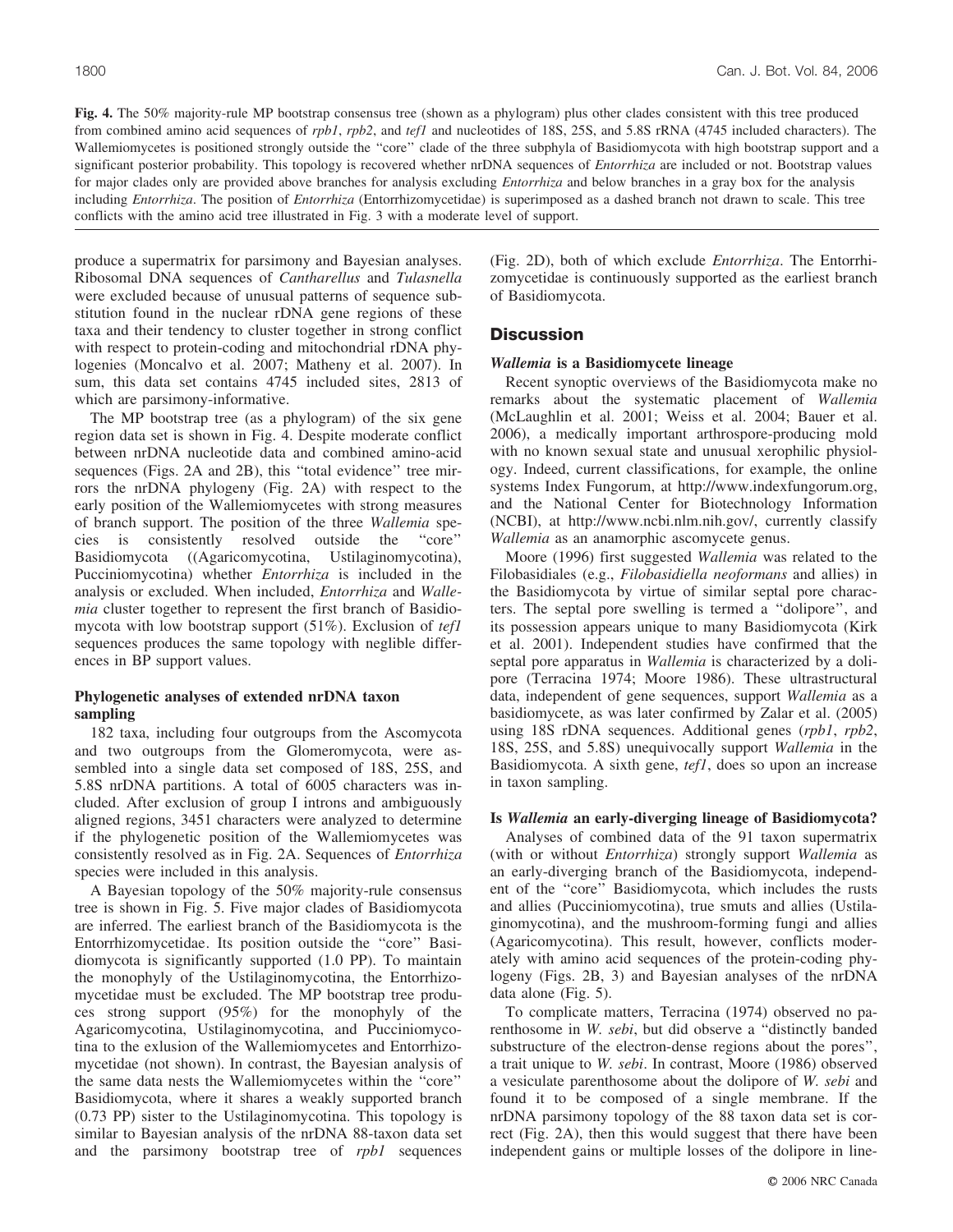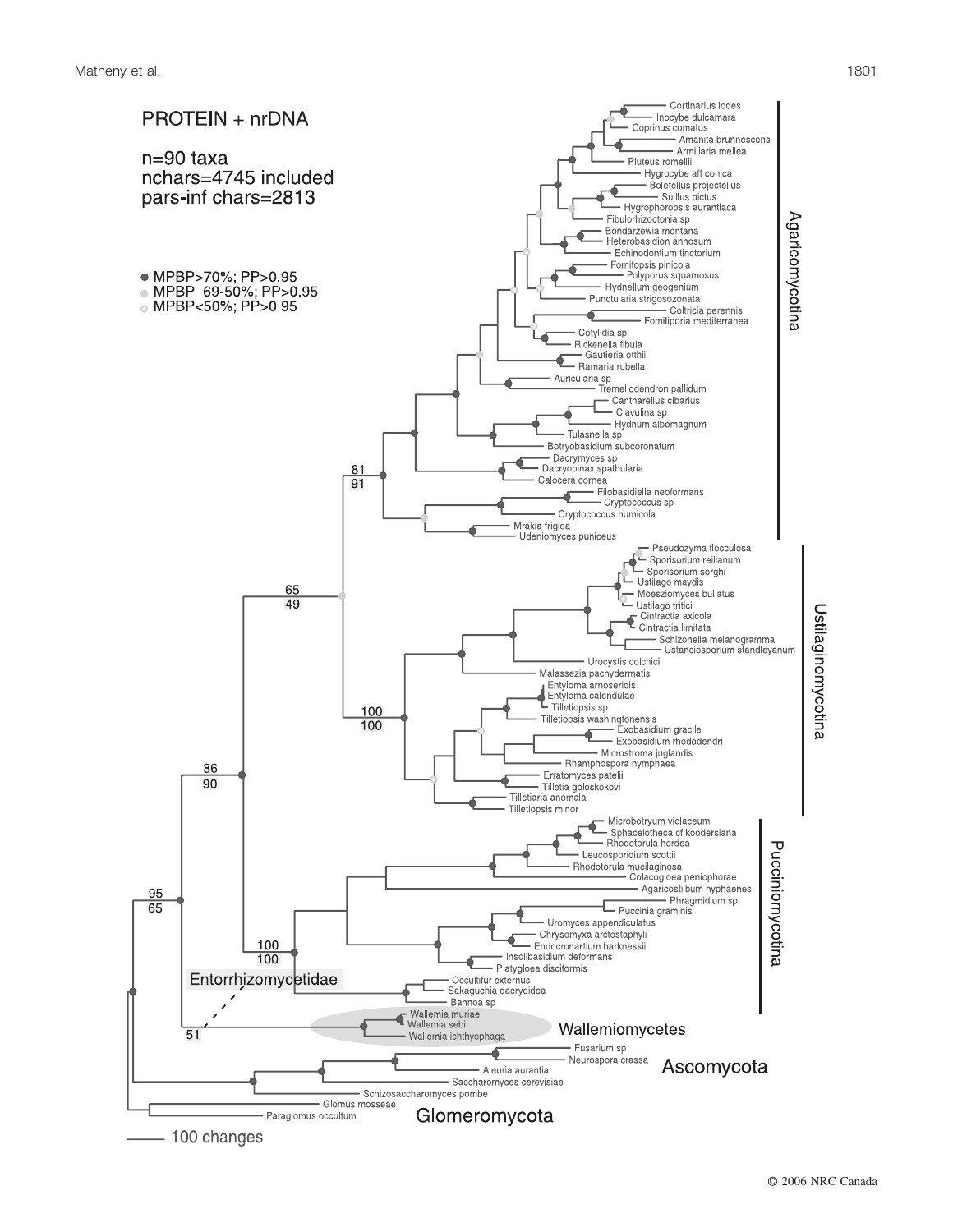**Fig. 5.** The nrDNA (18S, 25S, 5.8S) phylogeny of the Basidiomycota based on 182 taxa. The topology is a 50% majority-rule consensus tree of 16 000 trees sampled from a Bayesian analysis. The Wallemiomycetes is resolved among the ''core'' Basidiomycota with a significant posterior probability (PP) but poorly placed (0.73 PP) as the lineage sister to the Ustilaginomycotina (similar to the *rpb1* cladogram shown in Fig. 2D). The MP analysis of these same data suggest the Wallemiomycetes, together with the Entorrhizomycetidae (61% BP), is the sister group to the ''core'' Basidiomycota (results not shown), similar to the cladogram in Fig. 2A. In both MP and Bayesian analyses, the Entorrhizomycetidae clusters outside the ''core'' Basidiomycota. Branches interrupted by slashes indicate they have been shortened to fit the figure.

ages of Basidiomycota. The various interpretations of the parenthosome (absent or present as a vesiculate structure) in *Wallemia* do not help to confirm the placement of the group. Bauer et al. (1997) indicate that the dolipore septum has evolved independently on several occasions, at least once in the Entorrhizomycetidae and again in the Tilletiales. However, if Terracina (1974) is correct (and a parenthosome is absent in *Wallemia*), then the Wallemiomycetes might share the absence of such a structure with the Entorrhizomycetidae, with which it forms a monophyletic group in some analyses (e.g., Fig. 4).

The mode of conidiogenesis in *Wallemia*, whereby arthrospores are produced from a meristematic conidiogenous cell, has been studied in detail (Hashmi and Morgan-Jones 1973; Hill 1974; Madelin and Dorabjee 1974) and it has been suggested that this mode of conidiogenesis is unique to the group (Barron 1968). Multiple investigators have concluded that the reproductive mode is asexual (Vuillemin 1906; Von Arx 1970; Carmichael et al. 1980), and karyological studies support this view (Hashmi and Morgan-Jones 1973). Moore (1986) challenged this idea and instead speculated that the arthrospores might be products of meiosis produced from a ''basidiophore'' rather than conidiophore. The correct interpretation of this character could also prove pivotal to understand the conflicting molecular phylogenetic positions of the Wallemiomycetes.

If the combined protein-coding gene phylogeny (Figs. 2B, 3) is correct, then this enables the interpretation of the evolution of the parenthosome type (in this case vesiculate as interpreted in Moore 1986 and Moore 1996) as fairly straightforward. This type of septal pore ultrastructure is similar to that expressed in members of the Tremellales and Filobasidiales (Moore 1978, 1996) and some Ustilaginomycotina (Bauer et al. 1997) and does not appear terribly inconsistent with the Wallemiomycetes branching just before the split of the Tremellomycetes (*Filobasidiella neoformans* and allies) and the remaining Agaricomycotina. The single membrane parenthosome would be unique to the Wallemiomycetes, while the double membrane parenthesome would have evolved either earlier or on independent occasions. In addition, Moore's interpretation that the reproductive mode as a sexual state would suggest another similarity between the Wallemiomycetes and Filobasidiaceae (Moore 1986), but these are not sister taxa and a karyological study refutes this view (Hashmi and Morgan-Jones 1973). An independent assessment of the septal pore apparatus and karyology of reproduction in *Wallemia* is necessary to settle this debate.

## **Phylogenetic conflict between nuclear ribosomal DNA and nuclear protein-coding genes**

Conflict between rDNA and single-copy nuclear proteincoding genes in fungi is infrequent, but has been shown to affect placement of major lineages (rather than distribution of species at the finer tips of phylogenetic trees). Several species-level studies of Basidiomycota that entail multiple gene comparisons (Matheny et al. 2002; Aime and Phillips-Mora 2005; Frøslev et al. 2005; Matheny 2005) depict no, or rare, instances of strongly supported gene conflict. However, independent protein-coding phylogenies have contradicted rDNA higher-level placement of major lineages like microsporidia (Hirt et al. 1999; Keeling et al. 2000), which are now supported in the Fungi by protein-coding genes. In another example, Redecker and Raab (2006) show that rDNA based-analysis supports a grouping of the Ascomycota, Basidiomycota, and Glomeromycota, a clade referred to as the "Symbiomycota" in Tehler et al. (2003). Yet, Redecker and Raab's (2006) analysis of protein-coding genes suggests the placement of the Glomeromycota with other Zygomycota. Phylogenetic analyses of nrDNA sequences of Cantharellaceae and *Tulasnella* in the Cantharellales produce artifactual phylogenies when assessed independently by protein-coding genes and mitochondrial rDNA (Moncalvo et al. 2007; Matheny et al. 2007). Conflicting placements of the Strobilomycetaceae in the Boletales offer yet another example of strongly supported conflict between nrDNA and proteincoding genes (Matheny et al. 2007). Thus, there is a precedent for rDNA being misleading in fungal phylogenetic studies in some cases. Consequently, we are reluctant to draw firm conclusions about the placement of the Entorrhizomycetidae, which is represented only by nrDNA sequences in this study.

In the example documented here, combined amino acid data produce a moderate level of support for the nested placement of the Wallemiomycetes among the ''core'' Basidiomycota and weak support as the sister group to the Agaricomycotina. This finding appears congruent with ultrastructural data of *Wallemia* as interpreted by Moore (1986, 1996). In conflict with this assessment, parsimony analysis (Fig. 2A) of nuclear rDNA sequences strongly positions the Wallemiomycetes outside the ''core'' Basidiomycota. Yet, these sequences are not marked by unusual inserts in their nrDNA sequences and are not problematic to align. Intron placement in *Wallemia* is unique overall, but cannot be used to predict a relationship to the other three major lineages of Basidiomycota (Fig. 1).

At least two avenues of research are available to address the lack of a consensus for the phylogenetic placement of the Wallemiomycetes: (1) extend *rpb1* and *rpb2* sequences for *Wallemia* and other taxa in an effort to produce more amino acid characters (and thereby dilute the potentially profound influence of rDNA characters) and (or) sequence additional single-copy protein-coding or mitochondrial rRNA genes; and (2) extend the nrDNA taxon sampling. Option 2 has demonstrated the possibility that, at least under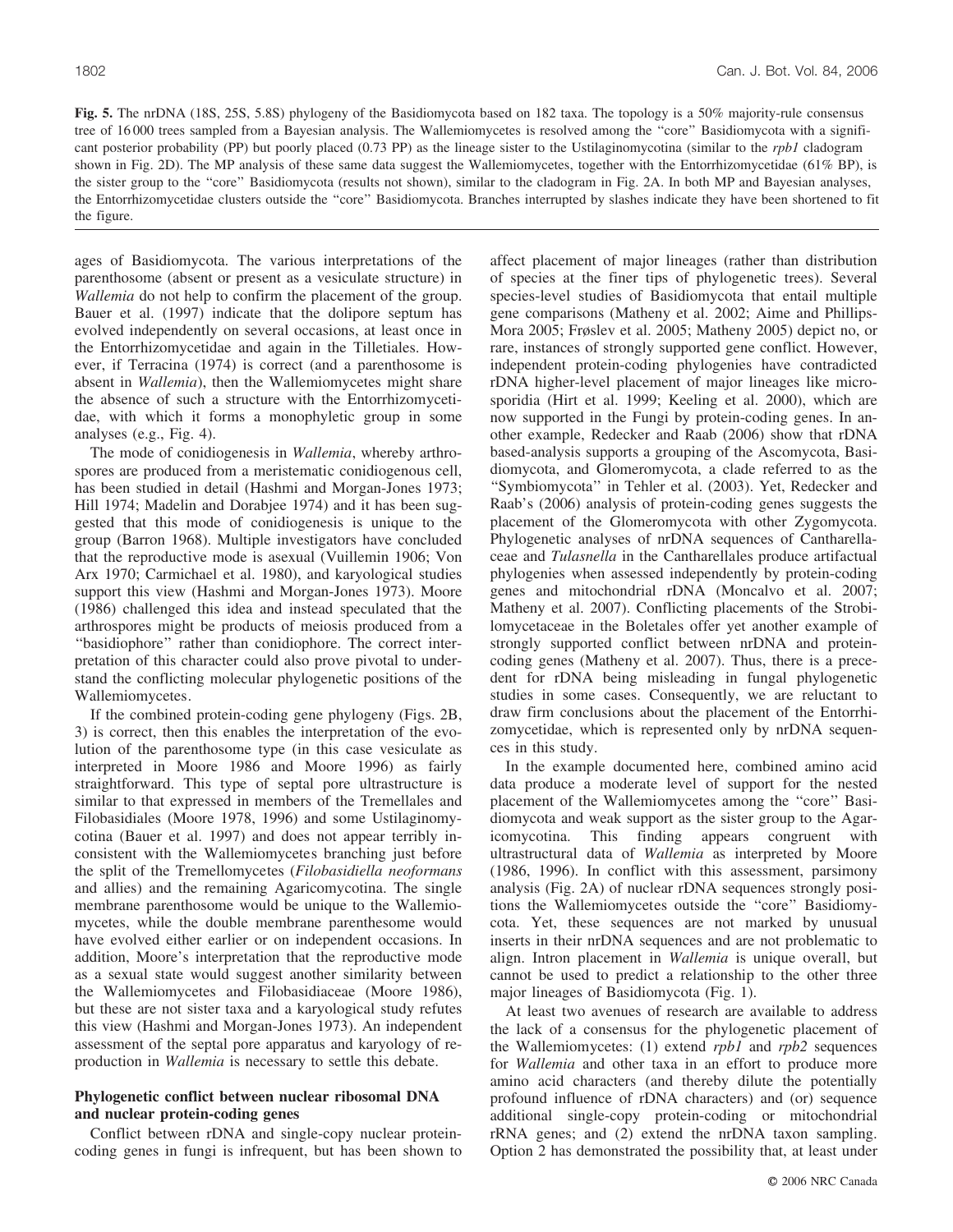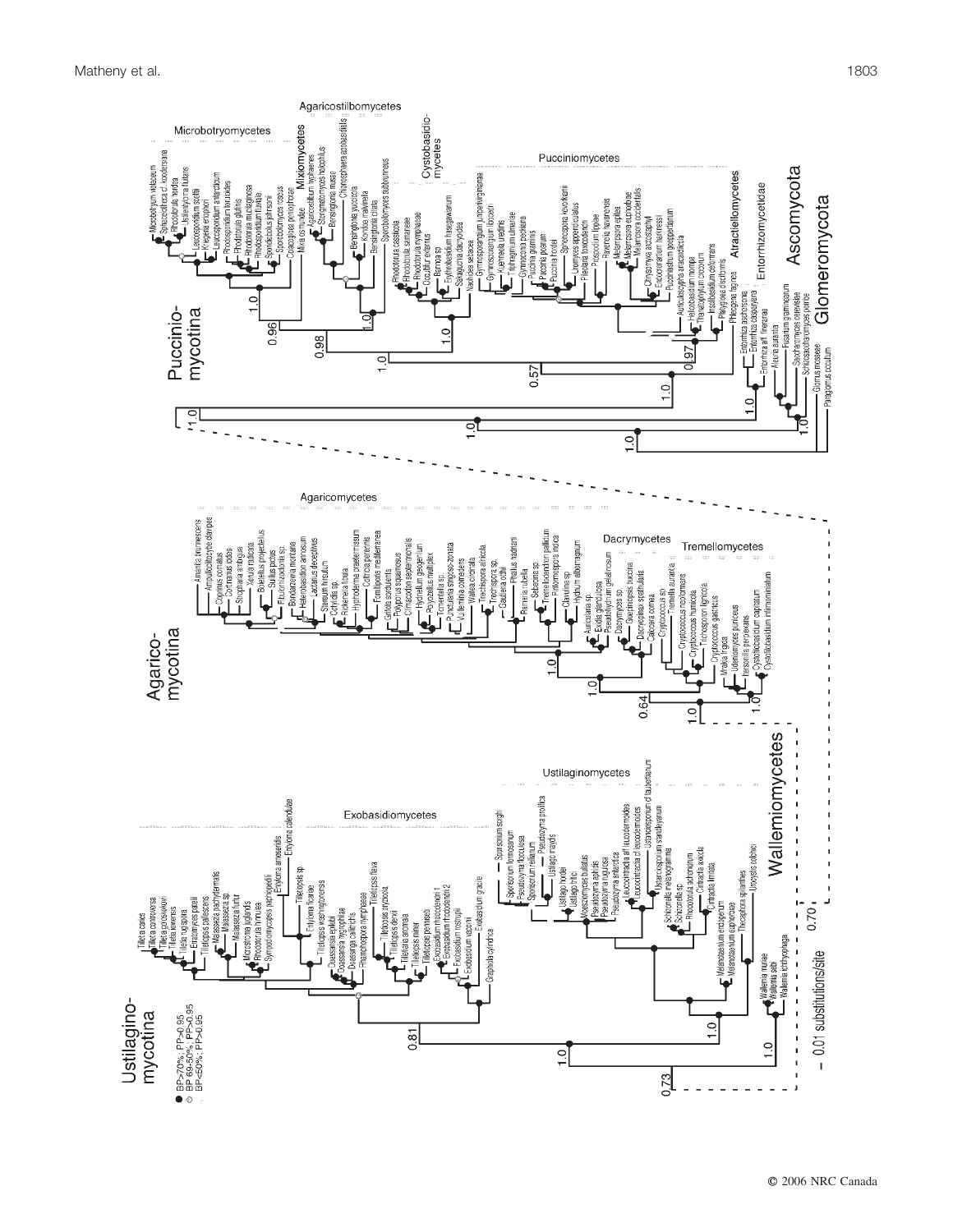a Bayesian scenario (Fig. 5), the Wallemiomycetes may indeed be nested within the ''core'' Basidiomycota as suggested by the protein-coding genes, but this result is not strongly supported. At this time, based on the total molecular data available, the most strongly supported placement of *Wallemia* is as the sister group to the rest of the Basidiomycota, either as an isolated branch or possibly joining a clade with the Entorrhizomycetidae (Fig. 4).

#### **Acknowledgements**

We thank Frank Kauff at Duke University for assistance with Bayesian analyses and Judd Curtis for general lab support. Shlomit Klopman and Ron McGuire are thanked for their assistance with parallel computing. We also thank Tim James for providing an unpublished sequence of *Paraglomus occultum*. This research was funded by National Science Foundation grants DEB 0228657 and DBI 0320875.

#### **References**

- Aime, M.C., and Phillips-Mora, W. 2005. The causal agents of witches' broom and frosty pod rot of cacao (chocolate, *Theobroma cacao*) form a new lineage of Marasmiaceae. Mycologia, **97**: 1012–1022. PMID:16596953.
- Aime, M.C., Matheny, P.B., Henk, D., Frieders, E., Nilsson, R.H., Piepenbring, M., McLaughlin, D., Szabo, L., Begerow, D., Sampaio, J.P., Bauer, R., Weiss, M., Obwerwinkler, F., and Hibbett, D.S. 2006. An overview of the higher-level classification of Pucciniomycotina based on combined analyses of nuclear large and small subunit rDNA sequences. Mycologia, **98**. In press.
- Altekar, G., Dwarkadas, S., Huelsenbeck, J.P., and Ronquist, F. 2004. Parallel metropolis-coupled Markov chain Monte Carlo for Bayesian phylogenetic inference. Bioinformatics, **20**: 407–415. doi:10.1093/bioinformatics/btg427. PMID:14960467.
- Barron, G.L. 1968. The genera of Hyphomycetes from soil. Williams and Wilkins Co., Baltimore, Md.
- Bauer, R., Oberwinkler, F., and Vánky, K. 1997. Ultrastructural markers and systematics in smut fungi and allied taxa. Can. J. Bot. **75**: 1273–1314.
- Bauer, R., Begerow, D., Oberwinkler, F., Piepenbring, M., and Berbee, M.L. 2001. Ustilaginomycetes. *In* The Mycota. VIIB. Systematics and evolution. *Edited by* D.J. McLaughlin, E.G. McLaughlin, and P.A. Lemke. Springer-Verlag, Berlin. pp. 57–83.
- Bauer, R., Begerow, D., Sampaio, J.P., Weiß, M., and Oberwinkler, F. 2006. The simple-septate basidiomycetes: a synopsis. Mycol. Prog. **5**: 41–66.
- Carmichael, J.W., Kendrick, W.B., Connors, I.L., and Sigler, L. 1980. Genera of Hyphomycetes. The University of Alberta Press, Edmonton, Alta.
- Fell, J.S., Boekhout, T., Fonseca, A., and Sampaio, J.P. 2001. Basidiomycetous yeasts. *In* The Mycota. VII. Systematics and evolution, part B. *Edited by* D.J. McLaughlin, E.G. McLaughlin, and P.A. Lemke. Springer, Berlin. pp. 3–35.
- Fineran, J.M. 1971. *Entorrhiza* C. Weber (Ustilaginales) in root nodules of *Juncus* and *Scirpus* in New Zealand. N.Z. J. Bot. **9**: 494–503.
- Frank, M., Kingston, E., Jeffery, J.C., Moss, M.O., Murray, M., Simpson, T.J., and Sutherland, A. 1999. Walleminol and walleminone, novel caryophyllenes from the toxigenic fungus *Wallemia sebi.* Tetrahedron Lett. **40**: 133–136. doi:10.1016/S0040- 4039(98)80039-7.
- Frøslev, T.G., Matheny, P.B., and Hibbett, D.S. 2005. Lower level

relationships in the mushroom genus *Cortinarius* (Basidiomycota, Agaricales): a comparison of RPB1, RPB2, and ITS phylogenies. Mol. Phylogenet. Evol. **37**: 602–618. PMID:16085431.

- Hashmi, M.H., and Morgan-Jones, G. 1973. Conidium ontogeny in hyphomycetes. The meristem arthrospores of *Wallemia sebi.* Can. J. Bot. **51**: 1669–1671.
- Hill, S.T. 1974. Conidium ontogeny in the xerophilic fungus *Wallemia sebi.* J. Stored Prod. Res. **10**: 209–215.
- Hirt, R.P., Logsdon, J.M., Jr., Healy, B., Dorey, M.W., Doolittle, W.F., and Embly, T.M. 1999. Microsporidia are related to Fungi: evidence from the largest subunit of RNA polymerase II and other proteins. Proc. Natl. Acad. Sci. U.S.A. **96**: 580–585. doi:10.1073/pnas.96.2.580. PMID:9892676.
- Keeling, P.J., Luker, M.A., and Palmer, J.D. 2000. Evidence from beta-tubulin phylogeny that microsporidia evolved from within the Fungi. Mol. Biol. Evol. **17**: 23–31. PMID:10666703.
- Kirk, P.M., Cannon, P.F., David, J.C., and Stalpers, J.S. 2001. Ainsworth and Bisby's dictionary of the fungi. 9th ed. CAB International, Wallingford, UK.
- Kreger-van Rig, N.J.W., and Veenhuis, M. 1971. A comparative study of the cell wall structure of basidiomycetous and related yeasts. J. Gen. Microbiol. **68**: 87–95.
- Lappalainen, S., Pasanen, A.L., Reiman, M., and Kalliokoski, P. 1998. Serum IgG antibodies against *Wallemia sebi* and *Fusarium* species in Finnish farmers. Ann. Allergy Asthma Immunol. **81**: 585–592. PMID:9892031.
- Liu, Y.J., Whelen, S., and Hall, B.D. 1999. Phylogenetic relationships among Ascomycetes: evidence from an RNA polymerase II subunit. Mol. Biol. Evol. **16**: 1799–1808. PMID:10605121.
- Lutzoni, F., Kauff, F., and Cox, C.J., (and 41 additional authors). 2004. Assembling the fungal tree of life: progress, classification, and evolution of subcellular traits. Am. J. Bot. **91**: 1446–1480.
- Maddison, D.R., and Maddison, W.P. 2000. MacClade 4: analysis of phylogeny and character evolution. Sinauer Associates, Sunderland, Mass.
- Madelin, M.F., and Dorabjee, S. 1974. Conidium ontogeny in *Wallemia sebi.* Trans. Br. Mycol. Soc. **63**: 121–130.
- Matheny, P.B. 2005. Improving phylogentic inference of mushrooms with RPB1 and RPB2 nucleotide sequences (*Inocybe*; Agaricales). Mol. Phylogenet. Evol. **35**: 1–20. PMID:15737578.
- Matheny, P.B., Liu, Y.J., Ammirati, J.F., and Hall, B.D. 2002. Using RPB1 sequences to improve phylogenetic inference among mushrooms (Inocybe, Agaricales). Am. J. Bot. **89**: 688–698.
- Matheny, P.B., Wang, Z., Binder, M. (and 23 other co-authors). 2007. Contributions of *rpb2* and *tef1* to the phylogeny of mushrooms and allies (Basidiomycota, Fungi). Mol. Phylogenet. Evol. In press.
- McLaughlin, D.J., McLaughlin, E.G., and Lemke, P.A. (*Editors*). 2001. The Mycota. VII. Systematics and evolution, part B. Springer, Berlin.
- Moncalvo, J.M., Nilsson, R.H., Koster, B., Dunham, S.M., Bernauer, T., Matheny, P.B., McLenon, T., et al. 2007. The cantharelloid clade: dealing with incongruent gene trees and phylogenetic reconstruction methods. Mycologia **98**. In press.
- Moore, R.T. 1978. Taxonomic significance of septal ultrastructure with particular reference to the jelly fungi. Mycologia, **70**: 1007–1024.
- Moore, R.T. 1986. A note on *Wallemia sebi.* Antonie Van Leeuwenhoek, **52**: 183–187. doi:10.1007/BF00429322. PMID:3729378.
- Moore, R.T. 1996. The dolipore/parenthesome septum in modern taxonomy. *In Rhizoctonia* species: taxonomy, molecular biology, ecology, pathology and disease control. *Edited by* B. Sneh,